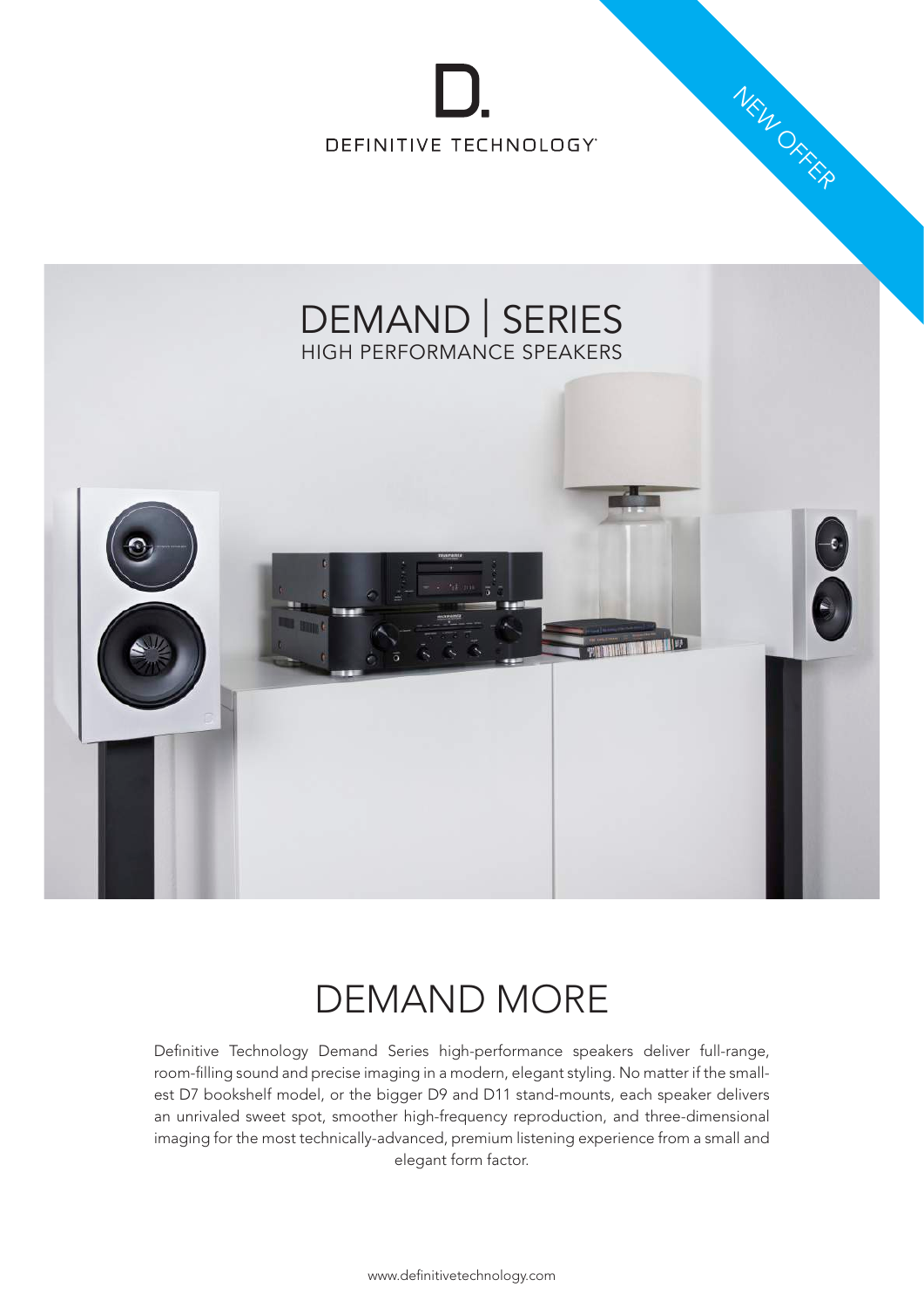# DEFINITIVE TECHNOLOGY

### Passive Bass Radiator (D11 & D9)

Integrated passive bass radiator in each speaker produces superior low-end extension. Plus, the addition of a larger spider reduces rocking and increases linearity for deep, tight, clean bass response.

#### Offset Tweeters

Offsetting the tweeter by 5° delivers a more precise center stereo image by eliminating undesirable symmetric diffraction off the corners of the front baffle.

### **BDSS<sup>™</sup> (Woofer)**

Patented Double Surround midrange/ woofer provides greater excursion and output that results in superior mid-range detail and punchier bass compared to drivers of similar size.



### 20/20 Wave Alignment Lens™

The new 20/20 Wave Alignment Lens™ aligns and smooths high-frequencies off the tweeter for improved dispersion and a rich and balanced listening experience anywhere in your room.

### Linear Response Waveguide™

Patented Linear Response Wavequide extends both on and off axis frequency response, while improving dispersion for more natural mid-range timbre and more precise imaging.

### Extruded Aluminium Front Baffle

Clean, modern industrial design with a bead blasted finish provides a timeless look and feel that fits any décor. Threelayer baffle construction creates an inert, composite mounting structure for the drivers, minimizing cabinet coloration.

### Painted Gloss Black or White Cabinet

Each cabinet is hand-crafted to blend seamlessly with your lifestyle—meticulously sanded, painted with five layers of premium black gloss paint, then buffed for a near-mirror finish (Level 6) for an uncompromising look in your home.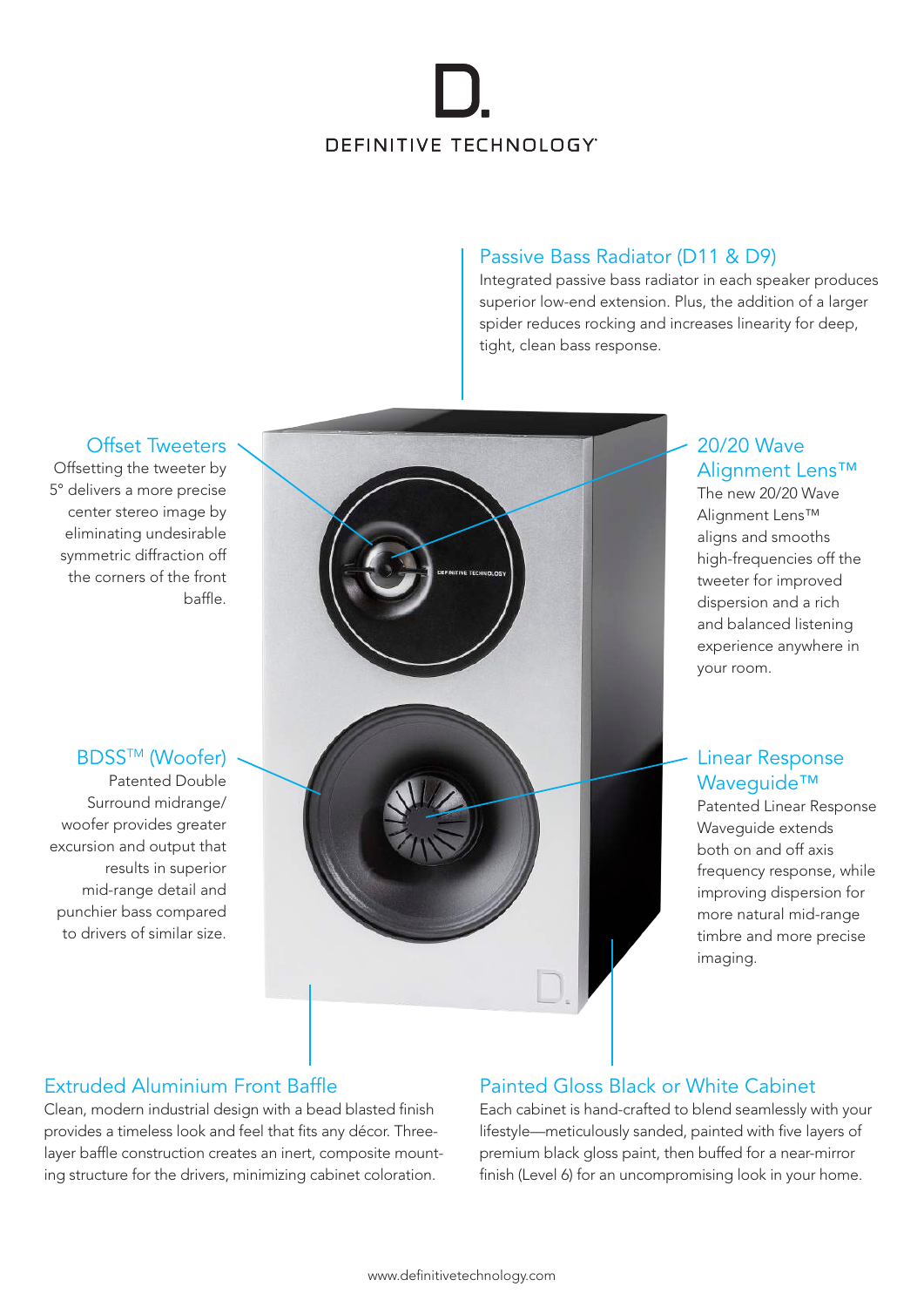# DEFINITIVE TECHNOLOGY

## DEMAND ST1 SPEAKER STANDS

### FOR BEST PERFORMANCE OF YOUR STAND-MOUNT DEMAND D11 and D9 SPEAKERS

Providing a sturdy foundation for your stand-mounted speakers is crucial to getting the best sound out of them. That's because even slight vibrations can affect a speaker's accuracy, and colour what you hear.

The Definitive Technology ST1 stands are custom-built for the Demand Series D9 and D11 bookshelf speakers. Use a pair to ensure your speakers produce full, natural sound at the optimal listening height.



### Optimal Height and Positioning

Designed, engineered and calibrated to provide optimal imaging, depth of field and height no matter what your room and setup looks like.

### Large Mass Fill Space

Bolster stability, optimize bass response, and eliminate unwanted vibration and distortion by filling each one with sand — ensuring you hear what you're supposed to and nothing else.

### Built-in Threaded Inserts

Lock your D9 and D11 bookshelf speakers firmly in place for more precise imaging and room-filling sound, while preventing movement and potential damage — especially when they're seated at higher levels.

#### Includes Adjustable Spikes and Rubber Spike Caps

Help keep your speakers firmly in place whether on carpet or other solid floor surfaces like hardwood or cement.

### Rubber Speaker Pads

Top plates include a built-in rubber pad for additional protection against damage to the speakers' gloss black cabinet.

### Timeless Design

Complements the premium performance and minimalist aesthetic of the Demand Series bookshelf speakers with a matte black finish— and they look great in any room.